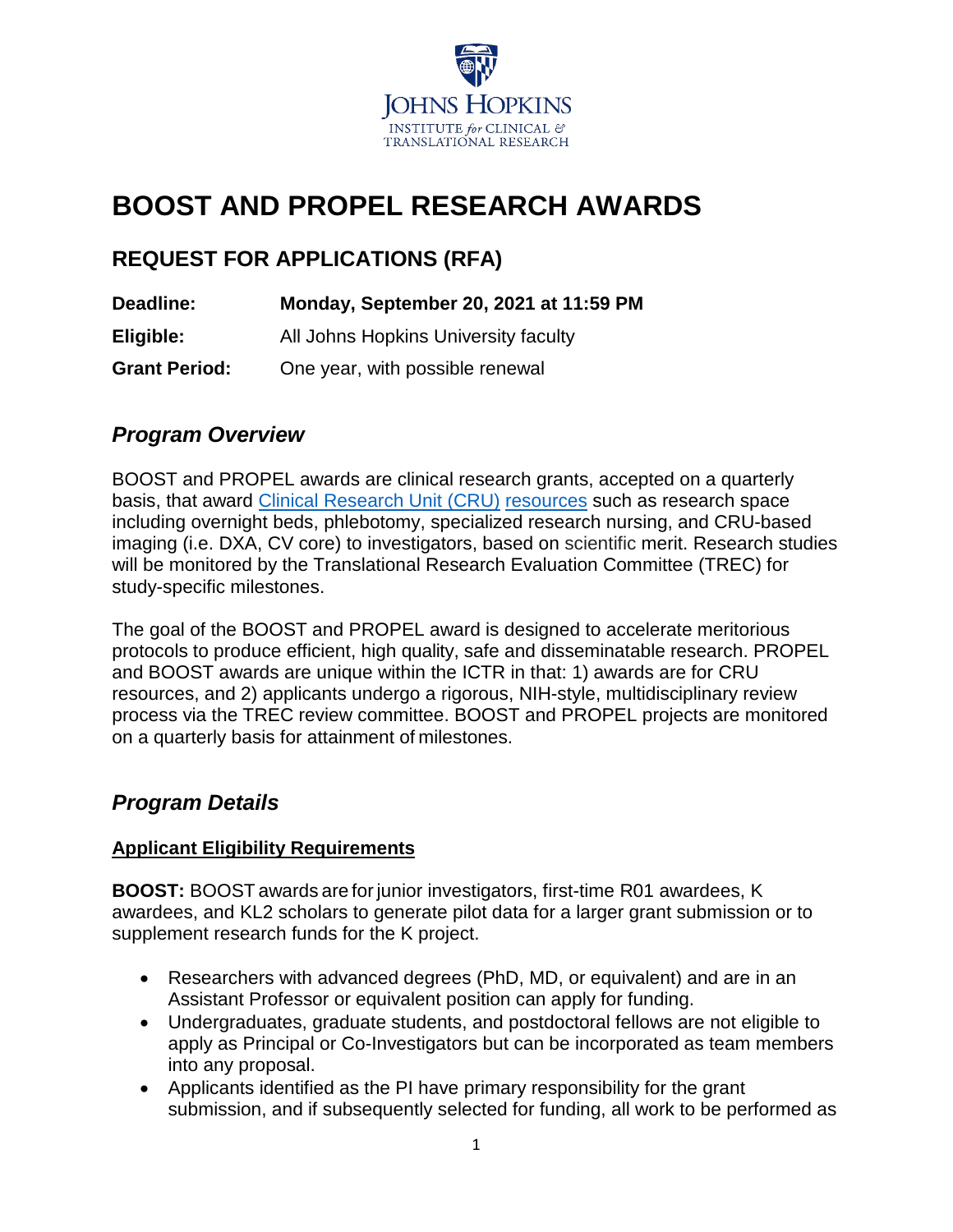**IOHNS F PKINS** INSTITUTE for CLINICAL & **TRANSLATIONAL RESEARCH** 

well as all reporting requirements and other stipulations which must be satisfied as a condition of receiving this award. Awards WILL NOT be transferred to another investigator post-award.

**PROPEL:** PROPEL awards are intended for established investigators who are performing early stage clinical trials, deep phenotyping studies, or studies that address Maryland health priorities. PROPEL can augment resources of a funded project or provide resources for small pilot and feasibility studies.

- Researchers with advanced degrees (PhD, MD, or equivalent) and are at least an Assistant Professor or equivalent position can apply for funding.
- Undergraduates, graduate students, and postdoctoral fellows are not eligible to apply as Principal or Co-Investigators but can be incorporated as team members into any proposal.
- Applicants identified as the PI have primary responsibility for the grant submission, and if subsequently selected for funding, all work to be performed as well as all reporting requirements and other stipulations which must be satisfied as a condition of receiving this award. Awards WILL NOT be transferred to another investigator post-award.

### **Project Eligibility Requirements**

- Projects must be clinical research projects performed in at least one ICTR Clinical Research Unit (Johns Hopkins Outpatient CRU (Blalock 3), Johns Hopkins Bayview CRU (301 Building), Johns Hopkins Pediatric CRU).
- Priority will be given to federally funded projects (NIH, FDA, DoD, PCORI etc.).
- Pilot projects and feasibility studies are eligible. Milestone achievement is of heightened importance with pilot awards for continued funding.
- Investigator initiated projects that have industry support for drugs or devices are eligible. A detail project budget is required and will be used to determine the eligibility of investigator-initiated, industry-sponsored projects.

### **Awards and Terms of Awards**

- Awards are in the form of CRU resources not dollars.
- Amount of the award will vary depending on the resources required for the project.
- BOOST and PROPEL grants are for one year with possible renewal based on study progress and achieving pre-determined milestones.
- Awards cannot be carried over beyond the award period.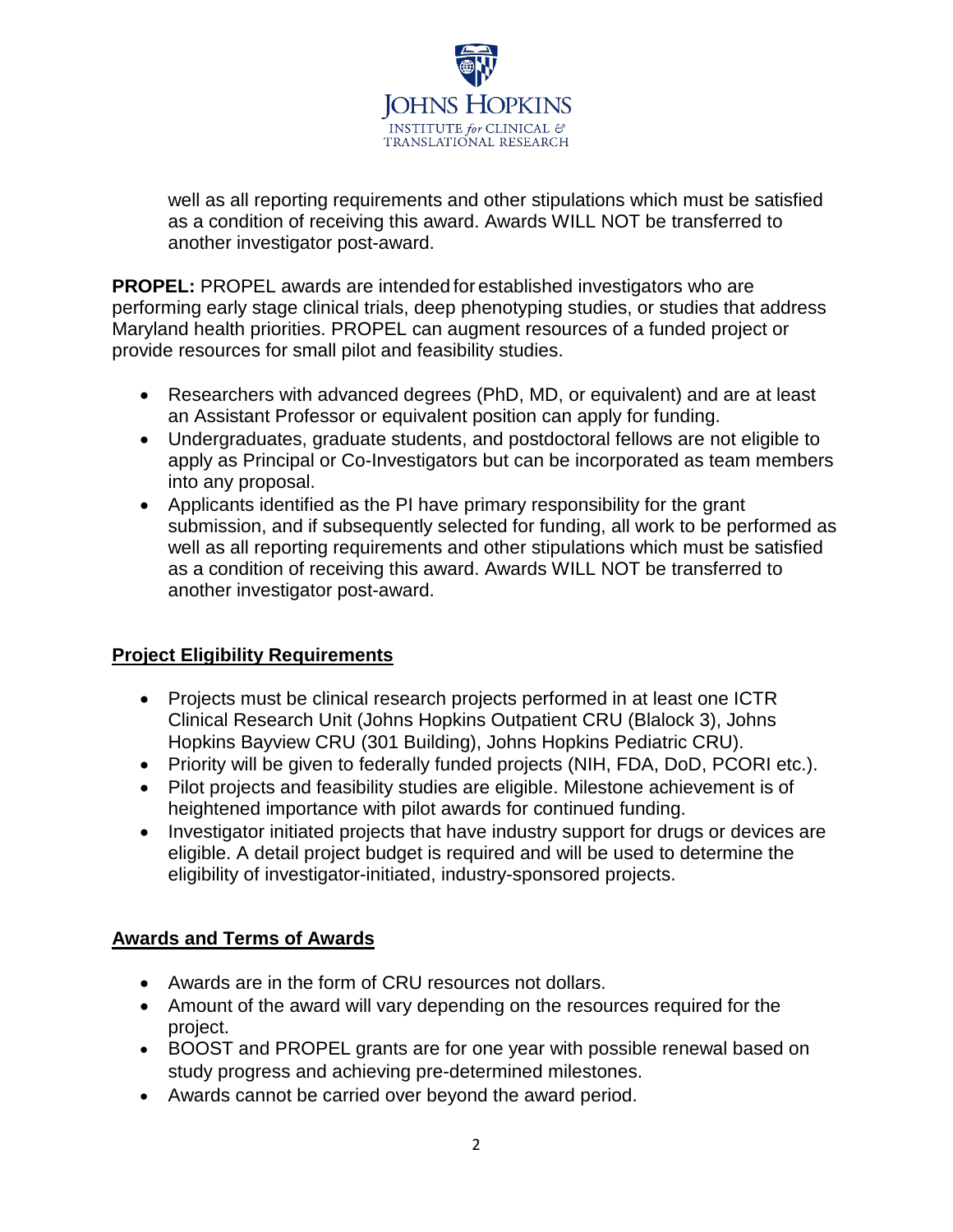

• A quarterly progress report will be required to monitor project milestones and determine continued funding. Progress reports are reviewed by the TREC to ensure that projects are meeting their milestones and progressing according to the timelines submitted by the awardees. The progress reports are a means for identifying early barriers and those groups who might benefit from additional ICTR resources to reduce barriers that are encountered.

The TREC may query awardees and/or request additional information from study teams after review of information provided so that they may fully investigate specific issues related to overall project progress. Every effort is made to assist investigators and their teams in overcoming unforeseen obstacles encountered during the award period. For these reasons, failure to submit progress reports in a timely manner can have significant implications for a project and, as such, may result in termination of award funding.

### **Regulatory Requirements/Approvals**

**IRB submission is required for BOOST and PROPEL applications.** All applicable institutional (i.e. Institutional Review Board [IRB]), external (i.e. FDA IND or IDE) and NIH must be must be submitted before applying for BOOST and PROPEL.

### *Application and Submission*

Applications must be submitted through ICTR Connection Request, located on the ICTR website at [https://ictrweb.johnshopkins.edu/ictr/?applyBoostPropel.](https://ictrweb.johnshopkins.edu/ictr/?applyBoostPropel)

#### **An IRB application must have already been submitted and ICTR-CRU selected as a research site (by completing eIRB application, Section 9, question 9 and Section 10).**

The BOOST and PROPEL submission is comprised of the application components described below. These documents may be in Microsoft Excel, Adobe PDF or Word format. Questions about the application process should be directed to **Shernice Madison** at **[smadison@jhu.edu](mailto:smadison@jhu.edu)** or [crus@jhmi.edu.](mailto:crus@jhmi.edu)

### **Materials required to be submitted via ICTR Connection Request include:**

 **Instructions** (BOOST and PROPEL Checklist, Milestone Project Instructions, CRU price lists) This document is for informational purposes ONLY.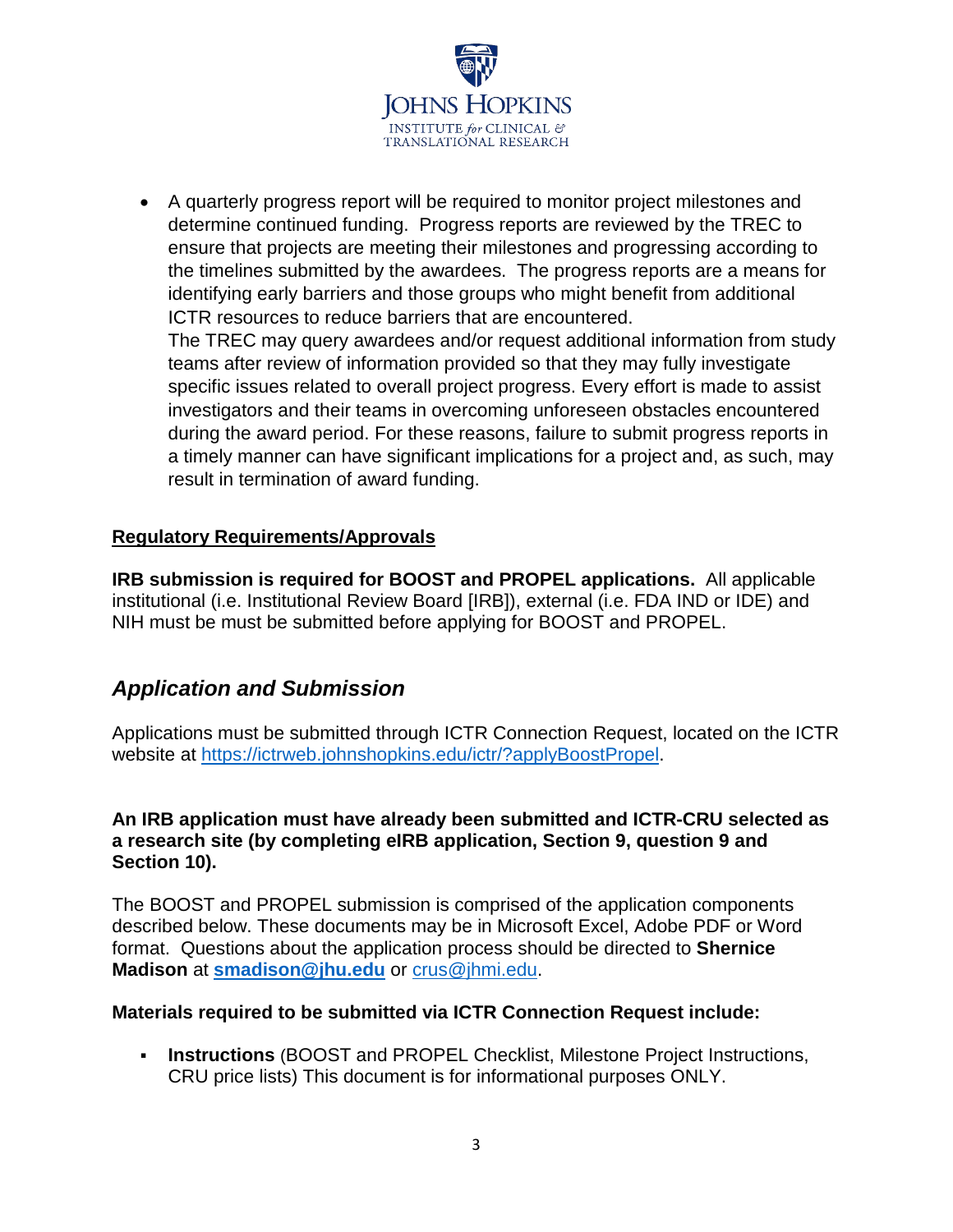

- **Study Schedule** (Please complete the table listing each visit on your study and resources required).
- **Project Milestones** (There are two required milestones prescribed by the ICTR, 1) study start up and 2) full study enrollment. The applicant is required to select at least two additional milestones.
- **Abstract (250 words)**
- **Research Plan** (5 page limit, Times New Roman font 12, 1 inch margins) must include:
	- Hypothesis
	- Specific Aims
	- Background and Significance
	- Preliminary Data (if any)
	- Research Design/Methods
	- Statistical Design/Analysis
	- Data and Safety Monitoring Plan (DSMP)
- **Reference List** of up to 30 references
- **Biographical Sketch Information** (NIH format 5 page limit)
- **Award Budget/Itemized Budget** (pilot awards exempted)
- **Summary Statement from Peer Review** (if applicable)
- **eIRB Documents** (Consent Form/Assent Form, eIRB Application, FDA Documents)

### **Application Review Criteria and Process**

#### **Only complete applications received by the deadline will be considered. The review process will be conducted as follows:**

**Administrative Triage**. The Administrative Team will review applications for compliance with budgetary, content, eligibility, and other submission guidelines.

**Peer Review**. The Translational Research Evaluation Committee (TREC) will review all proposals. A multidisciplinary review will be conducted by one member each of the Leadership, Regulatory, Biostatistical, Community and Administrative Teams, and two scientific content reviewers according to the evaluation criteria listed below.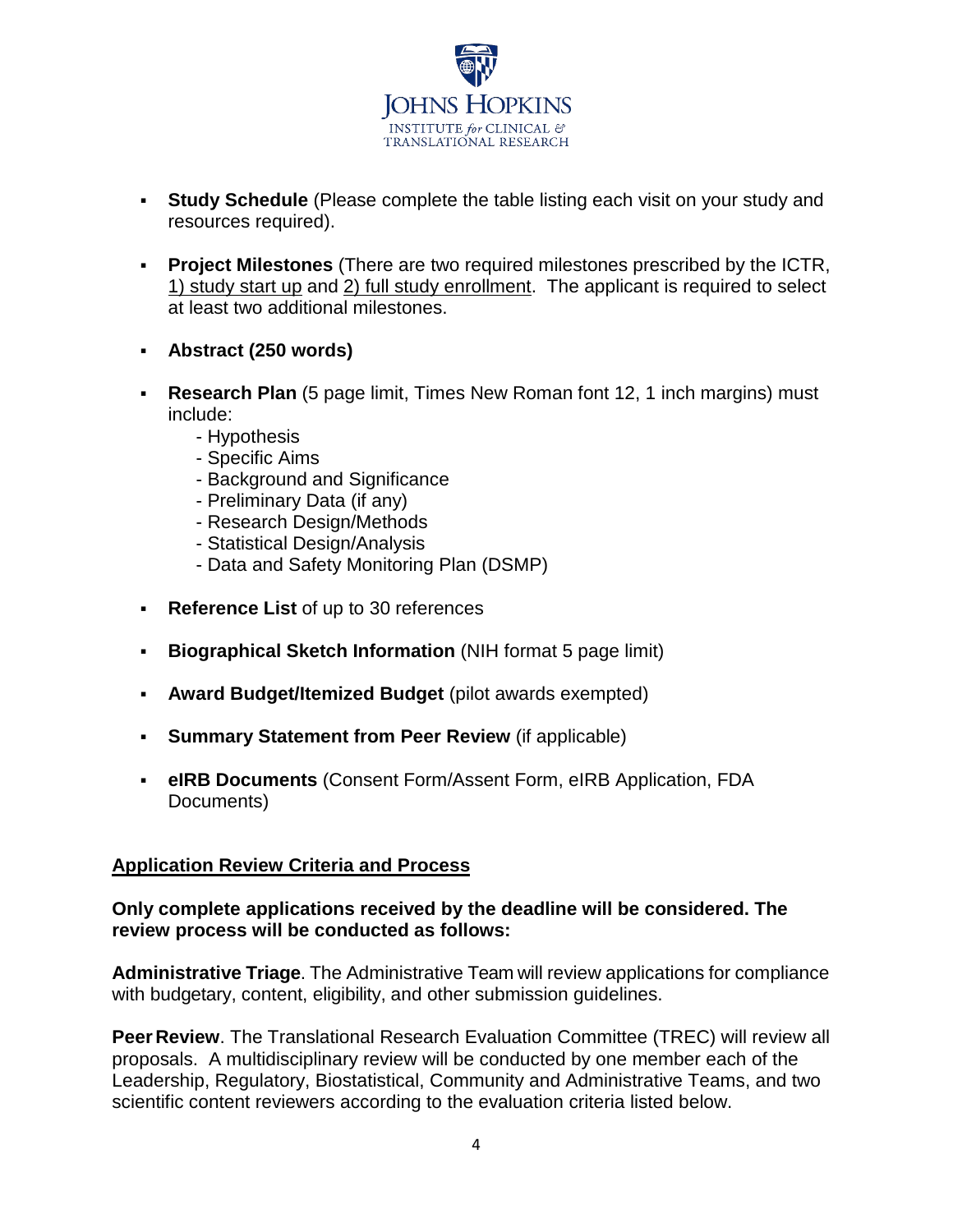

#### **Scoring System and Criteria**.

Applications are scored based on scientific merit, novelty, appropriateness of design, project feasibility and need for CRU resources to efficiently and safely conduct study. The maximum possible points allowed for each category are listed, with the **maximum cumulative being 45 points**:

- 1. Scientific merit, novelty, and impact (10 points),
- 2. Appropriateness of design, project feasibility (10 points),
- 3. Need for CRU resources to efficiently and safely conduct study (5 points),
- 4. Junior investigator (e.g., assistant professor, K awardee) (5 points),
- 5. Joint project between JH and Hub partner (University of Maryland, Kaiser, Morgan State) (5 points)
- 6. Diverse research population (5 points)
- 7. Research area: Maryland health priority, early stage clinical trial or deep phenotyping study (5 points).

**Final Review and Funding Decisions**. The Leadership Team meets to review scoring and comments from all reviewers, as well as the readiness assessments compiled by the Administrative Team. Applicants are notified of funding decisions within two weeks of the meeting. ICTR Leadership will be consulted as needed regarding funding decisions.

### *Funding/Award Information*

Awards are for CRU resources. Funding will be determined by the CRU resources needed to perform the protocol.

You will receive a letter from the TREC that describes the outcome of the review including the CRU resources awarded.

If you are **approved** for funding, you will receive:

- 1. Letter of Agreement. The PI must:
	- o Agree to have prescribed study milestones monitored
	- o Adhere to reporting requirements
	- o Understand that failure to meet milestone objectives or reporting requirements may result in termination of support.
- 2. Resources: In addition to CRU resources that are requested, the TREC may suggest that the PI or study team access other ICTR resources to help successfully complete the project, including but not limited to, special populations